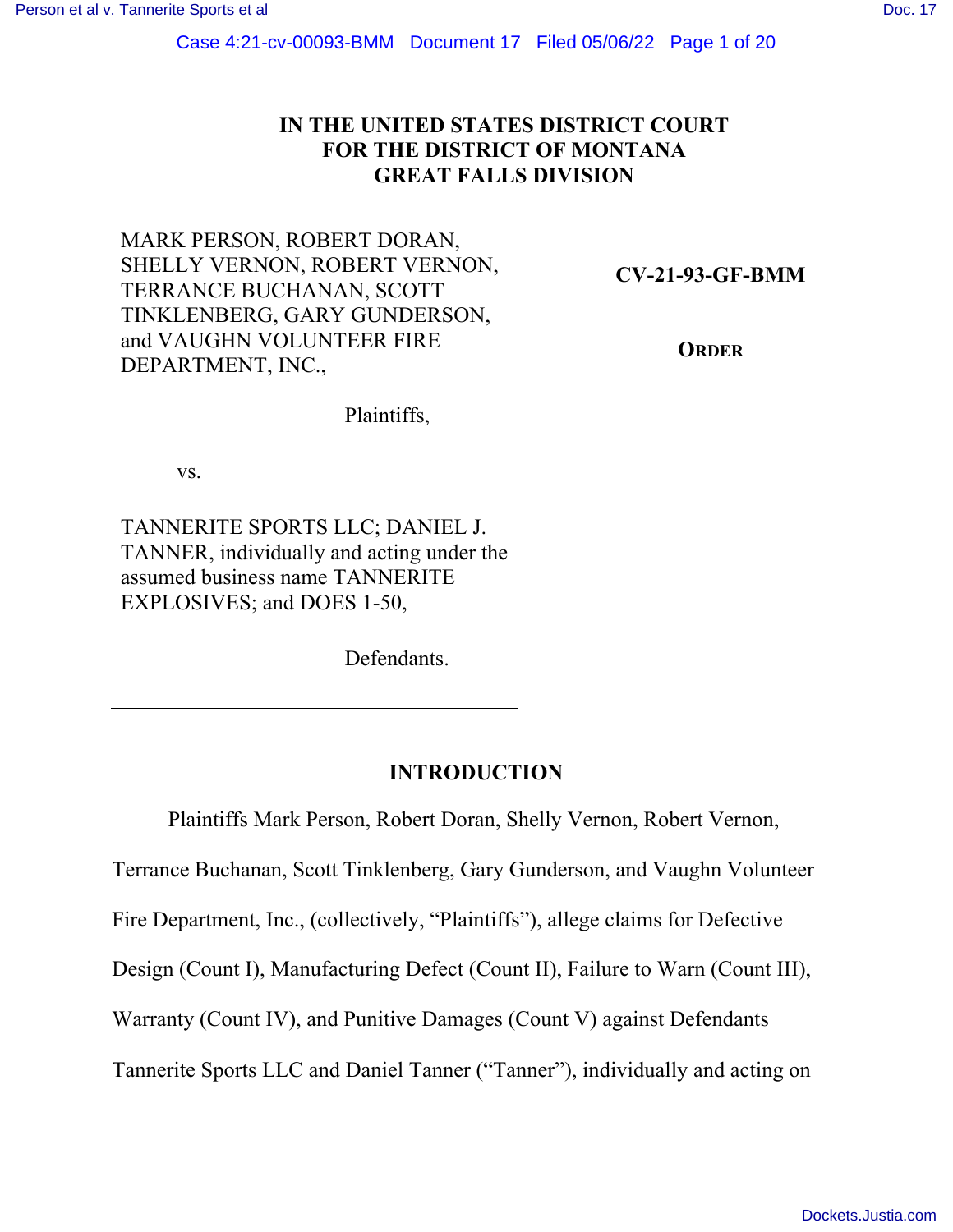behalf of Tannerite Explosives (collectively, "Defendants"). *See* (Doc. 1). Defendants have filed a Motion to Dismiss pursuant to Fed. R. Civ. P. 12(b)(6). (Doc. 5). Daniel Tanner further moves this Court in his individual capacity to dismiss the allegations against him pursuant to Fed. R. Civ. P. 12(b)(2). *Id.* Plaintiffs oppose the Motion. The Court held a hearing on the matter on December 16, 2021.

### **BACKGROUND**

Plaintiffs allege that Defendants "design, manufacture, assemble, market, advertise, supply, distribute, and/or sell binary exploding targets" known as "Tannerite Brand Binary Exploding Targets," ("exploding targets"). (Doc. 1 at ¶ 10). The product consists of two ingredients: ammonium nitrate and aluminum powder. *Id.* at ¶ 11. Defendants package the two ingredients separately and provide instructions to users on how to mix the products to prepare the exploding target. *Id.* at ¶ 13. The user then pours the mixture into a "target container." *Id.* When shot with a firearm, this "target container" detonates at a rate between 16,000 and 18,000 feet per second. *Id.* at ¶¶ 13-14.

Plaintiffs bring this action after an incident involving the use of Tannerite's product on September 2, 2019. (Doc. 1 at ¶ 9). Three men allegedly using Tannerite's product for target shooting in Cascade County started a fire upon the explosion of one of the targets. *Id.* at ¶ 20. The fire spread over approximately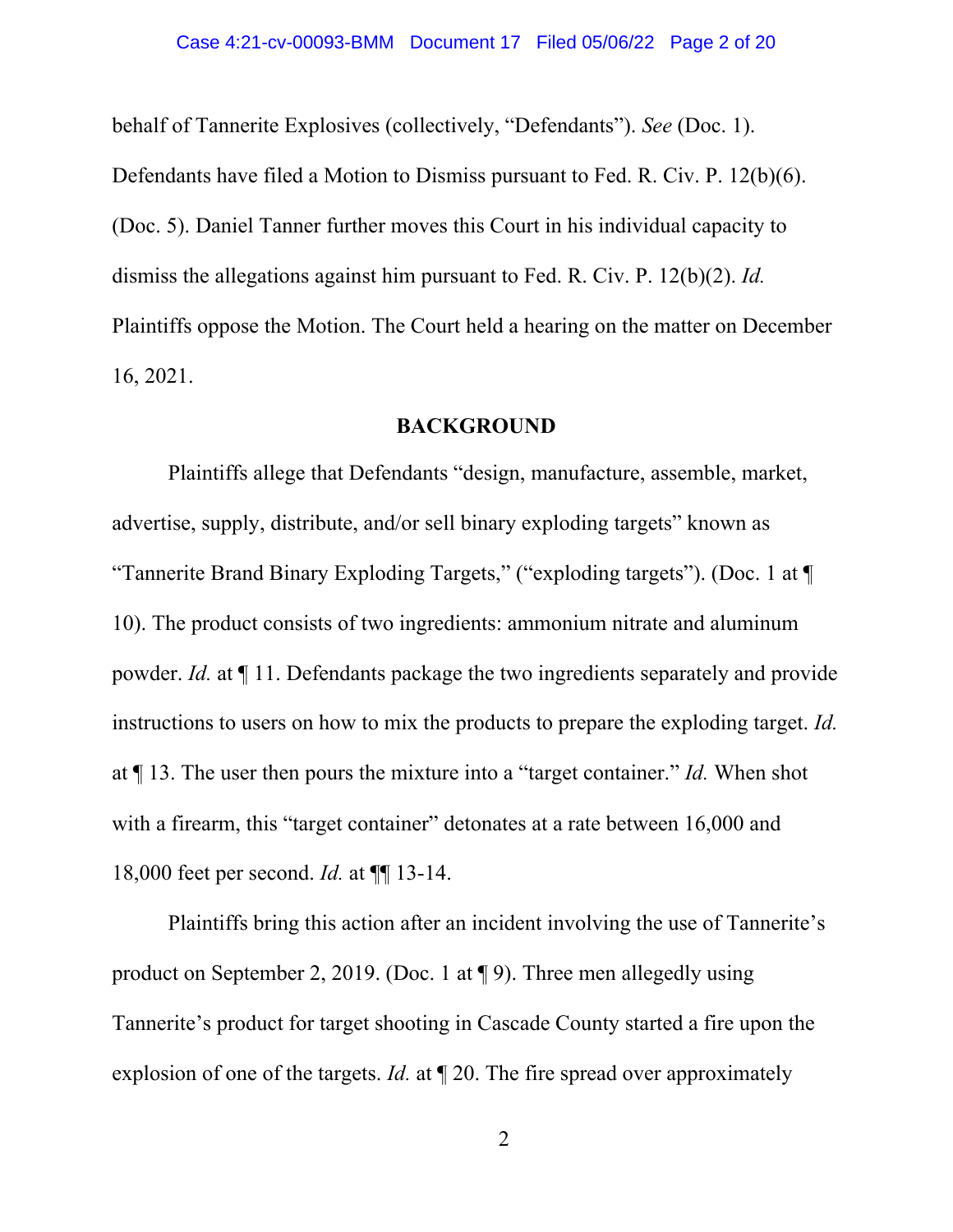16,000 acres. *Id.* at ¶ 21. The fire destroyed Plaintiffs' "crops, pastures, fencing, a residence, multiple out buildings" and caused damage to Plaintiffs' property. *Id.* Plaintiffs claim that Tannerite markets their exploding targets as safe and nonflammable. *Id.* at ¶ 23. Plaintiffs allege Tannerite's marketing knowingly misleads customers about the product's ability to start a fire. *Id.* at ¶¶ 23-24.

Defendants now move this court to dismiss under Fed. R. Civ. P. 12(b)(6) for failure to state a claim on the basis that none of the Plaintiffs qualify as "users" or "consumers" of the product for purposes of Montana's state liability statute, codified at Mont. Code Ann. § 27-1-719. Further, Defendant Daniel Tanner moves for dismissal under Fed. R. Civ. P. 12(b)(2) for lack of personal jurisdiction because Plaintiff's complaint fails to establish that Tanner has sufficient minimum contacts with the jurisdiction.

### **ANALYSIS**

## **I. Defendant's Motion to Dismiss pursuant to Fed. R. Civ. P. 12(b)(6)**

The Court analyzes first the alleged failure to state a claim.

## **Legal Standard**

A motion to dismiss under Rule 12(b)(6) of the Federal Rules of Civil Procedure tests the legal sufficiency of a complaint under the plausibility pleading standard of Rule 8(a)(2). *See Navarro v. Block*, 250 F.3d 729, 732 (9th Cir. 2001). Dismissal proves appropriate under Rule 12(b)(6) where the complaint fails to state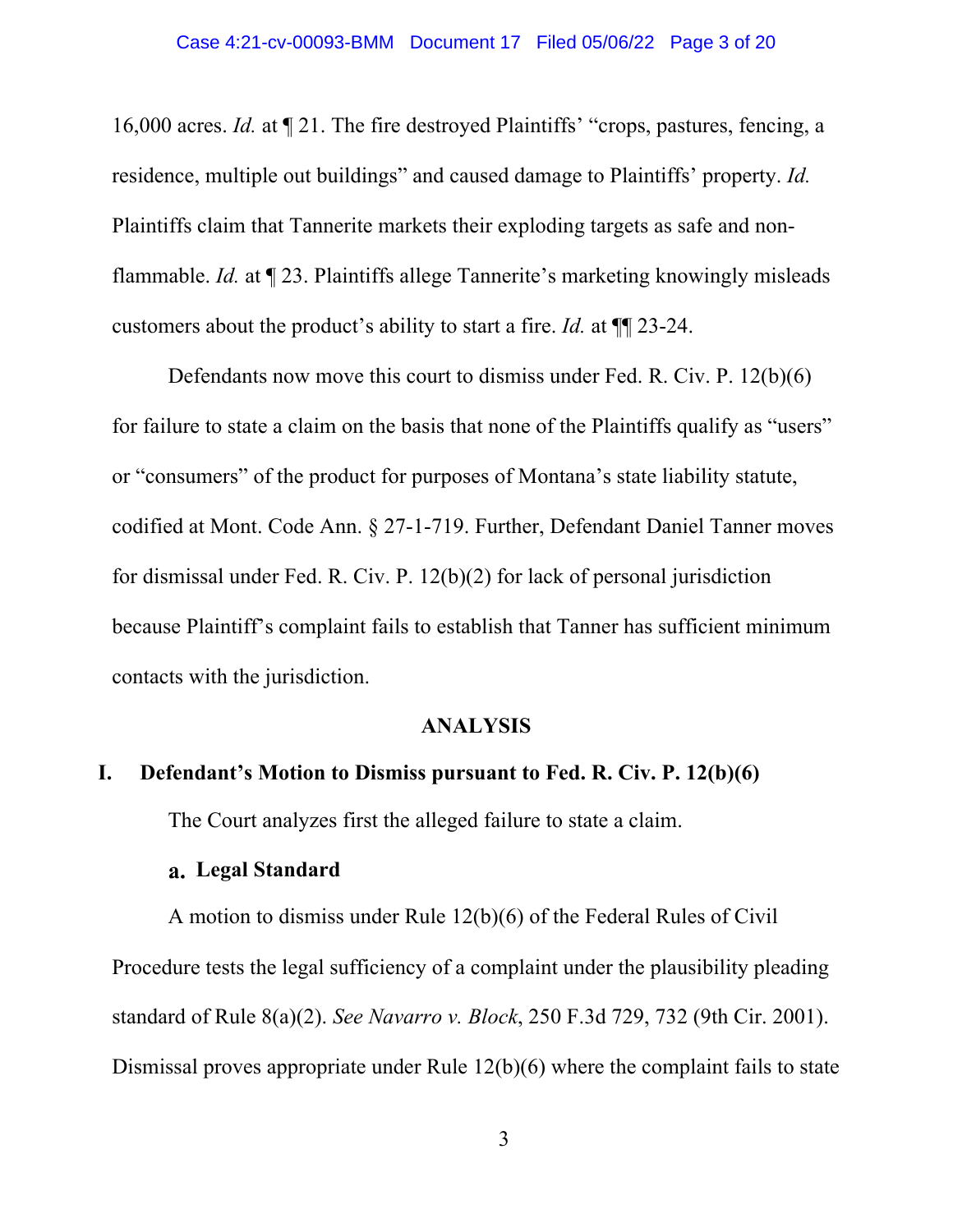#### Case 4:21-cv-00093-BMM Document 17 Filed 05/06/22 Page 4 of 20

a claim upon which relief can be granted. *Mendiondo v. Centinela Hospital Med. Ctr.*, 521 F.3d 1097, 1104 (9th Cir. 2008). A court may dismiss a complaint "based on the lack of a cognizable legal theory or the absence of sufficient facts alleged under a cognizable legal theory." *Balistreri v. Pacifica Police Dep't*, 901 F.2d 696, 699 (9th Cir. 1988).

The Court will accept the plaintiff's allegations "as true" and "construe them in light most favorable to plaintiffs" when deciding a motion to dismiss. *Kopeikin v. Moonlight Basin Management, LLC*, 981 F. Supp. 2d 936, 939 (D. Mont. 2013) (citations omitted). The complaint must contain sufficient factual matter, accepted as true, to state a claim for relief that would be plausible on its face to survive a Rule 12(b)(6) motion. *Ashcroft v. Iqbal*, 556 U.S. 662, 129 S. Ct. 1937 (2009). A claim remains plausible on its face when "the plaintiff pleads factual content that allows the court to draw the reasonable inference that the defendant is liable for the misconduct alleged." *Id.* at 678. The plausibility standard does not require probability, but "asks for more than sheer possibility that defendant has acted unlawfully." *Id.* A court sitting in diversity jurisdiction applies the substantive law of the forum state." *Her Majesty Queen in Right of Province of British Columbia v. Gilbertson*, 597 F.2d 1161, 1163 (9th Cir. 1979).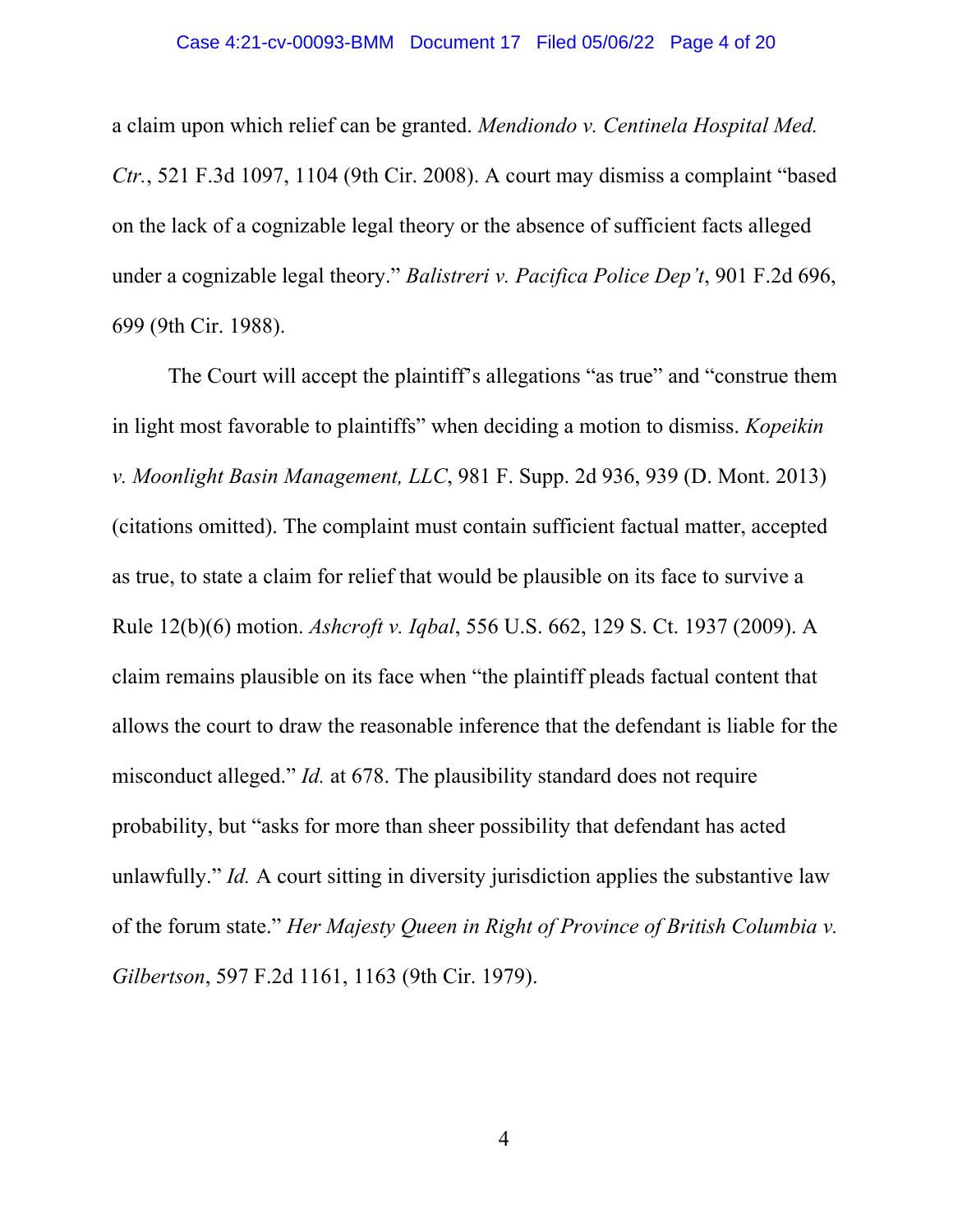## **Strict Liability Claims (Counts I, II, and III)**

Plaintiffs allege in their Complaint that Defendants stand strictly liable for defectively designing and manufacturing the product, and for failing to warn of the product's defective condition. (Doc. 1 at ¶¶ 27-39). Montana has adopted the theory of strict product liability from Restatement (Second) of Torts § 402A in Mont. Code Ann. § 27-1-719(2). *Patch v. Hillerich & Bradsby Co.*, 257 P.3d 383, 387 (Mont. 2011). The statute provides that one who "sells any product in a defective condition unreasonably dangerous to the user or consumer or to his property is subject to liability for physical harm thereby caused to the ultimate user or consumer" or to the user's or consumer's property. *Id.*; Mont. Code Ann. § 27- 1-719(2); Restatement (Second) of Torts, § 402A (1965).

For a strict products liability claim, the plaintiff must establish the following factors: "(1) the product was in defective condition 'unreasonably' dangerous to the user or consumer; (2) the defect caused the accident and the injuries complained of; and (3) the defect is traceable to defendant." *Kuiper v. Goodyear Tire & Rubber Co.*, 673 P.2d 1208, 1221 (Mont. 1983). For a failure to warn claim, a plaintiff must establish the following elements: "(1) the product was sold in a defective condition due to the lack of or an inadequate warning, (2) the defect caused the injury [to the user or consumer], and (3) the defect is traceable to the defendant." *Patch*, 257 P.3d at 389 (*citing Wood v. Old Trapper Taxi*, 952 P.2d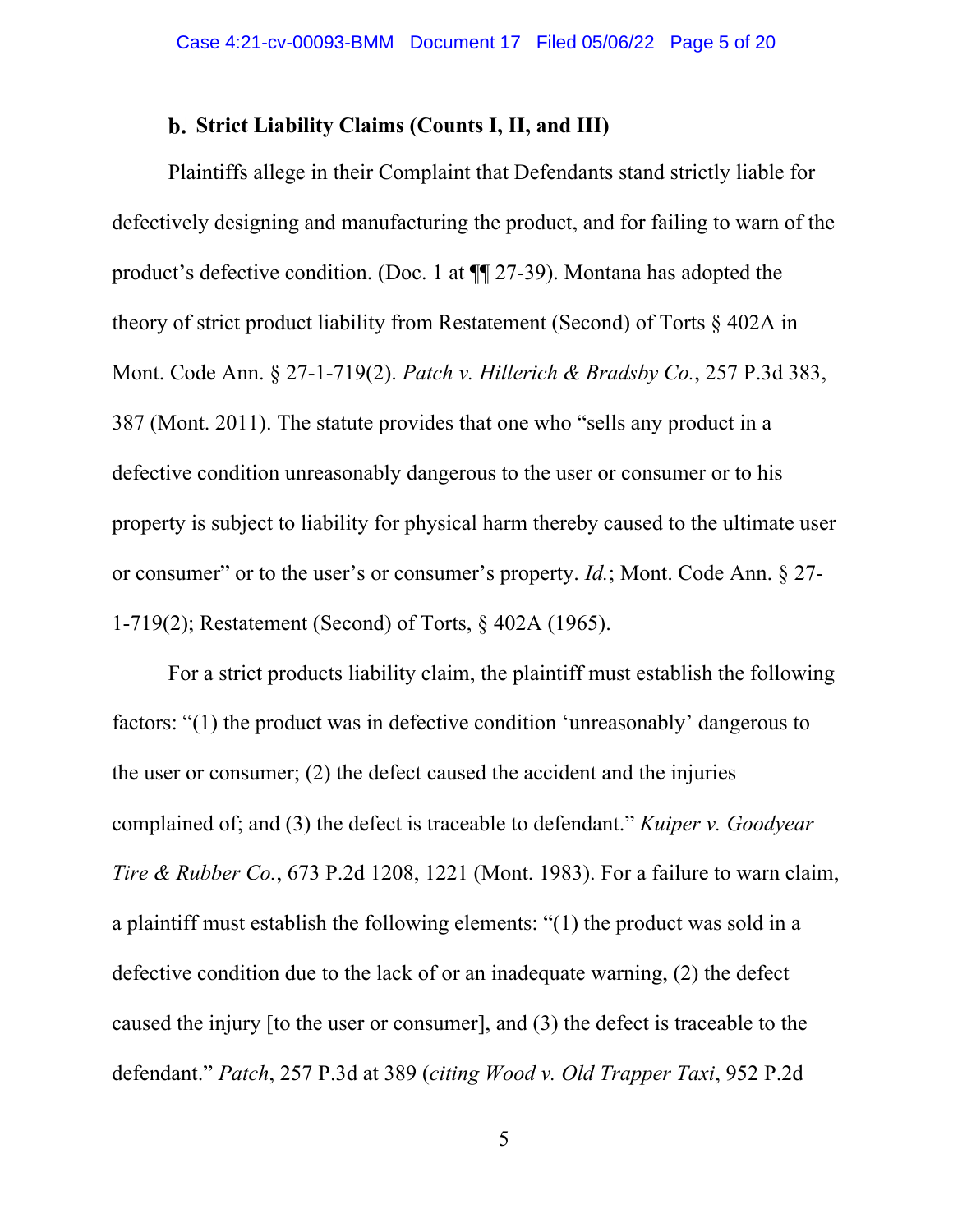1375, 1382 (1997)). Accordingly, only a "user" or "consumer" of the allegedly defective product has standing to bring a strict product liability claim. *City of Seattle v. Monsanto Company*, 237 F.Supp.3d 1096, 1108 (W.D. Wash 2017).

## **"Users" or "Consumers."**

Defendants argue that the Court should dismiss Plaintiffs' strict product liability claims as Plaintiffs fail to allege that they were "users" or "consumers" of the exploding targets. Defendants rely heavily on the reasoning in *City of Seattle*. The City of Seattle alleged that Monsanto Company contaminated the city water supply with toxic chemicals known to cause health problems. *Id.* at 1100. The City of Seattle sought to force Monsanto to bear the cost of the cleanup. *Id.* Monsanto marketed these toxic chemicals to manufacturers and consumers who ultimately discharged the toxic chemicals. *Id.* at 1101. The City of Seattle alleged that these toxic chemicals eventually migrated into the city water system. *Id.*

The City of Seattle brought strict product liability claims for defective design and failure to warn. *Id.* at 1101. Monsanto Company moved to dismiss the complaint. *Id.* at 1101-02. The district court determined that the City of Seattle lacked standing to bring a products liability claim because the City of Seattle had failed to allege that it qualified as a "user" or "consumer" of the allegedly defective product. *Id.* at 1108. The district court also determined that the City of Seattle could not foreseeably have been seen as a bystander for purposes of extending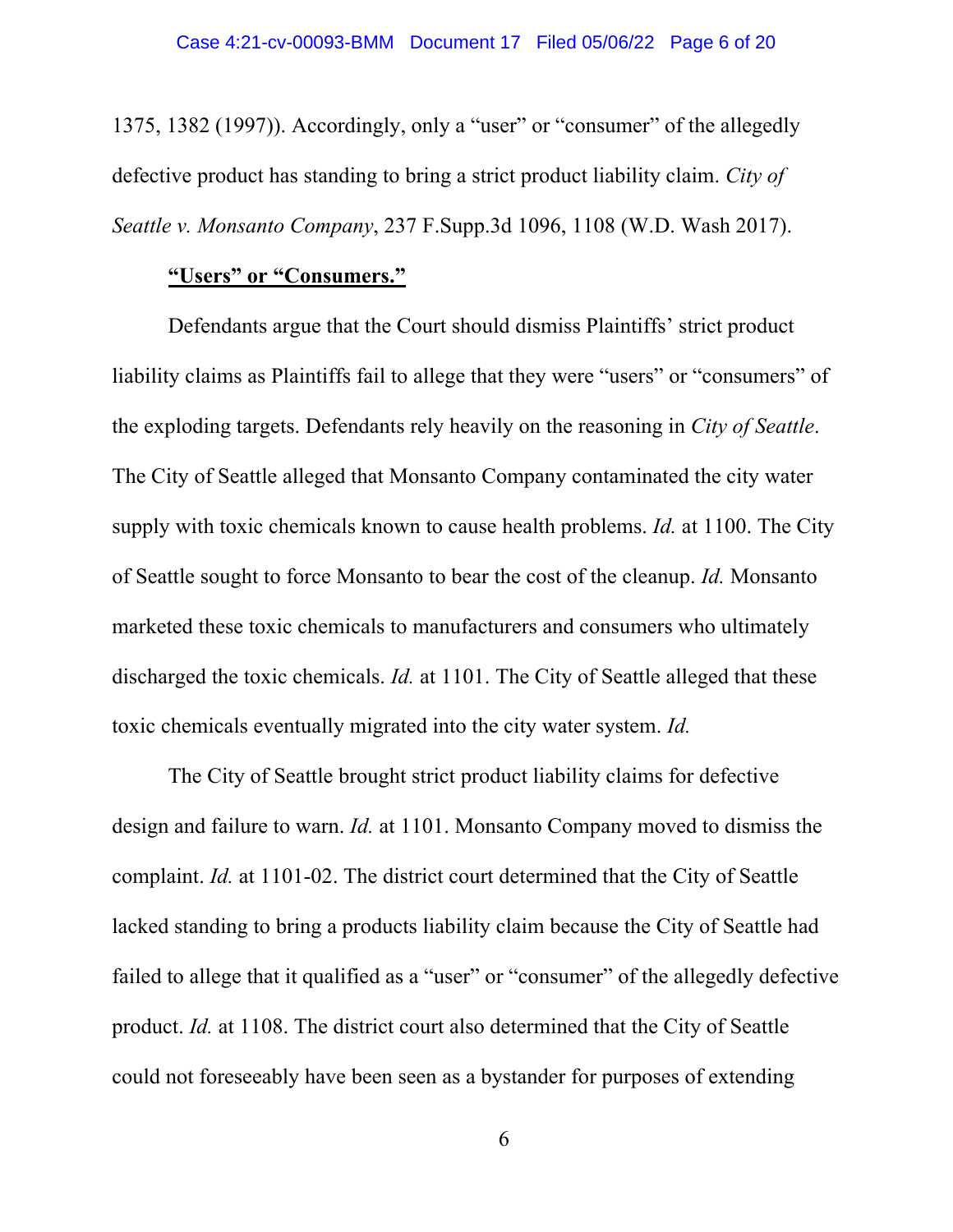Monsanto Company's liability to members of a user's or consumer's household. *Id.*

The Montana Supreme Court also has provided guidance on the scope of liability for "users" and "consumers" in *Patch*, 257 P.3d 383. A baseball pitcher, Brandon Patch, was killed after he was struck in the head by batted ball in a baseball game. *Id.* at 386. Patch's parents brought product liability claims against the manufacturer of the aluminum bat. *Id.* The manufacturer argued that only the individual batter and the purchaser of the bat could assert failure to warn claims. *Id.* at 387.

The Montana Supreme Court analyzed whether Brandon qualified as a "user" or "consumer" to impose strict products liability upon the manufacturer under the Restatement (Second) of Torts § 402A. *Id.* at 387-389. The Montana Supreme Court acknowledged the broad definitions of "user" and "consumer" under § 402A and determined that the manufacturer's interpretation of the terms proved too narrow. *Id.* at 387. In doing so, the Montana Supreme Court concluded that all players in the baseball game qualified as "users and consumers placed at risk by the increased exit speed" caused by the manufacturer's aluminum bat. *Id.* at 388. The Montana Supreme Court recognized that the bat represented an "indispensable part of the game," that the bat's risk of harm extended beyond the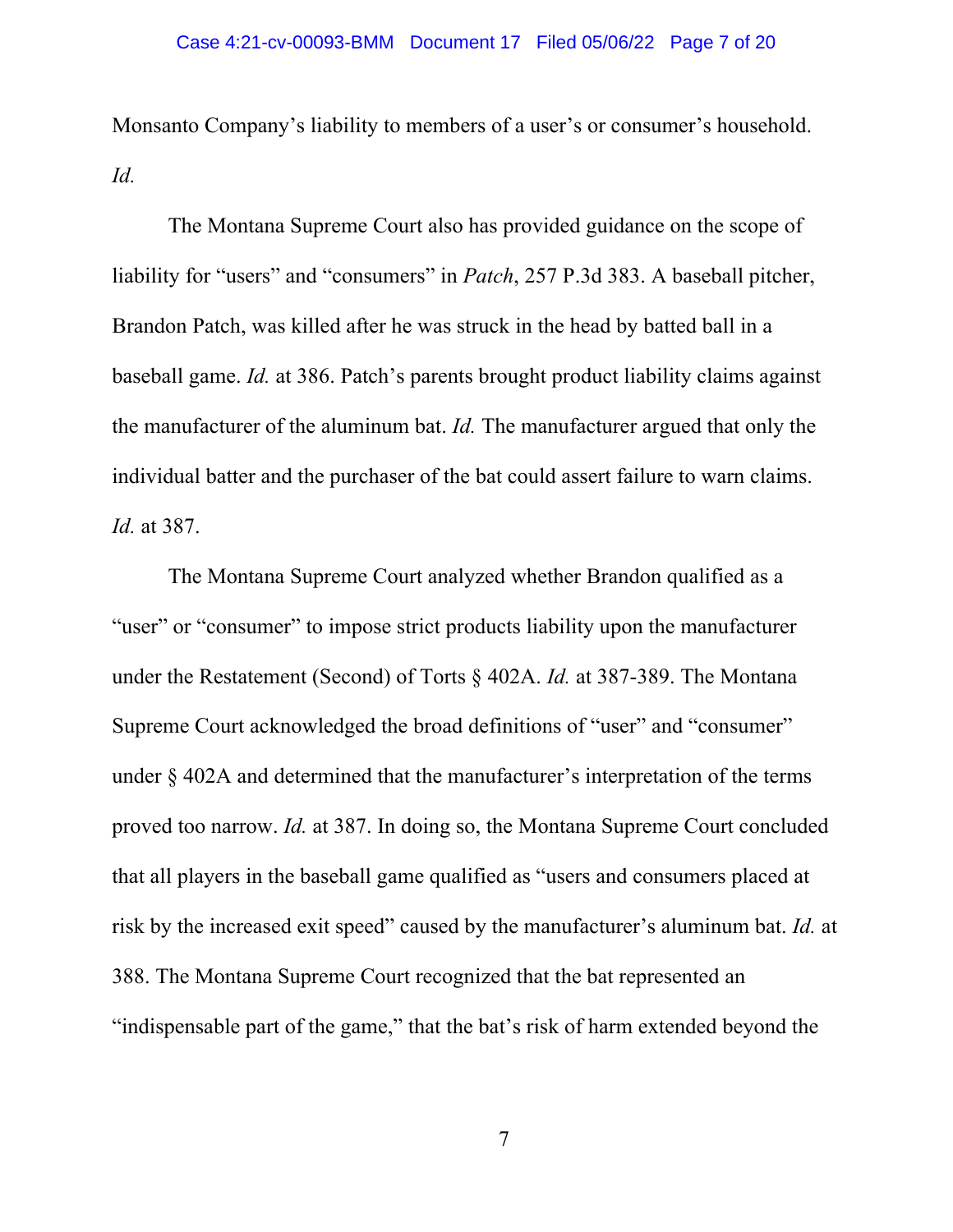#### Case 4:21-cv-00093-BMM Document 17 Filed 05/06/22 Page 8 of 20

batter, and that a warning only to the batter "inadequately communicates the potential risk of harm by the bat's increased exit speed." *Id.*

*City of Seattle* and *Patch* prove instructive here. Like in *City of Seattle*, Plaintiffs fail to allege in their Complaint that they were "users" or "consumers" of the exploding targets. (Doc. 1). The district court refused to impose strict liability on Monsanto Company even when the City of Seattle argued that the downstream effects of the contaminated water rendered it a foreseeable bystander similar to a member of a consumer's household. *City of Seattle*, 237 F.Supp.3d at 1108. Plaintiffs have not alleged that they used the exploding targets. Plaintiffs allege instead that they have been affected by the users' actions in exploding the targets. Plaintiffs' alleged contact with the exploding targets comes solely from the impact caused by the unrelated third-party shooters' use of the exploding targets. Furthermore, although *Patch* illustrates that Plaintiffs need not have purchased or used the product to have standing to bring strict products liability claims, Plaintiffs still fall short of *Patch*'s broad definition of "user" and "consumer." 257 P.3d at 387-88.

*Patch* extended the scope of "user" and "consumer" to all players in the baseball game due to the bat's designation as an "indispensable part of the game." *Id.* at 388. The Montana Supreme Court connected the aluminum bat's essential use to the risk that it posed to all the players in the game. *Id.* A connection similar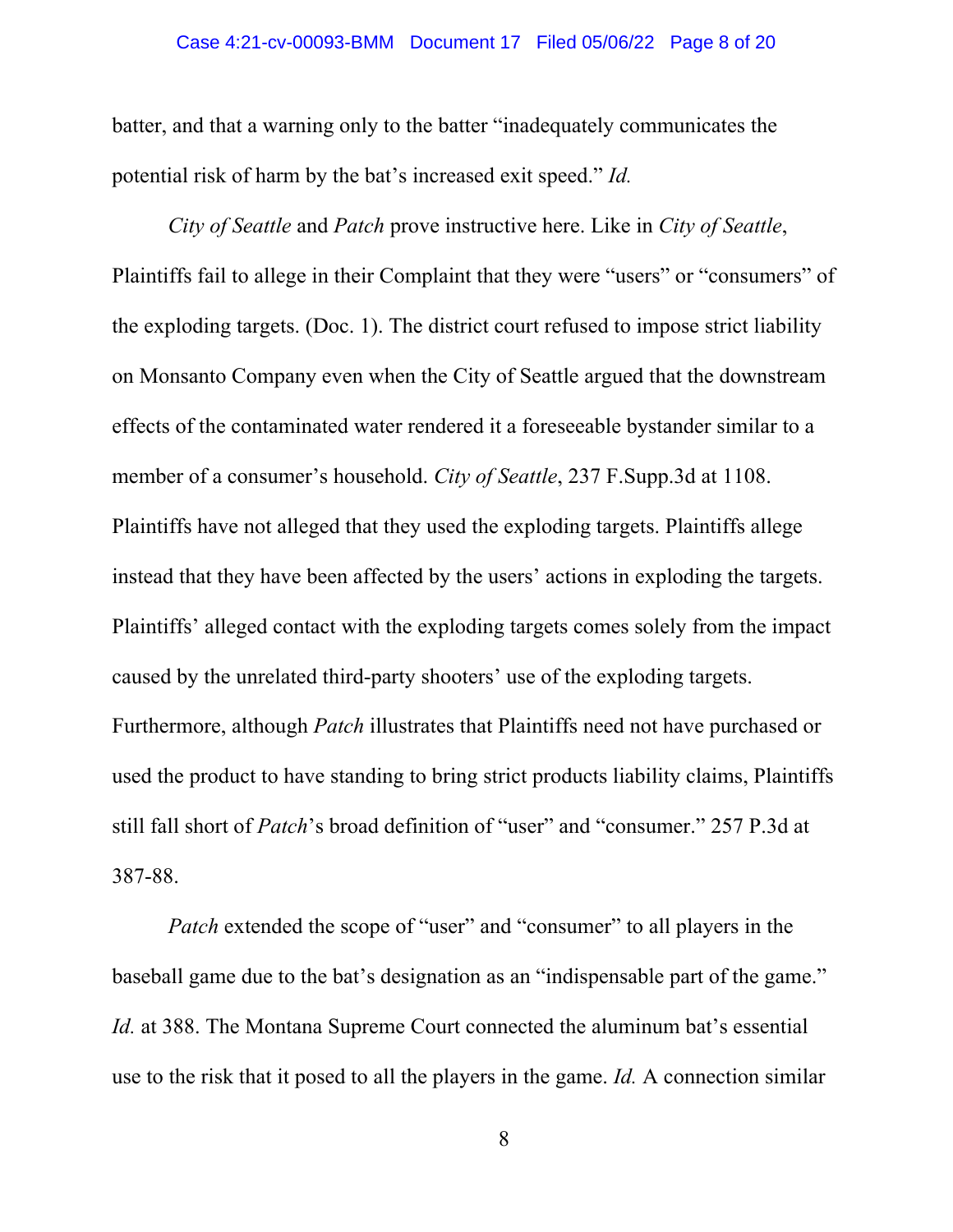to *Patch* fails to exist in this case. *Id.* at 388. In fact, no connection appears to exist between the shooters of the exploding targets and the Plaintiffs. In order for the logic in *Patch* to apply here, Plaintiffs would have had to demonstrate participation in the shooting to some capacity that would have placed them at risk of harm caused by the exploding targets. No such allegations have been made. Montana law prevents this Court from designating Plaintiffs as "users" or "consumers" for purposes of strict products liability even under the broad definition set forth in *Patch*. *Id.* at 387-88.

# **Extension of liability beyond "users" and "consumers."**

Plaintiffs claim that Montana grounded its adoption of the Restatement (Second) of Torts § 402A in the public policy to hold manufactures accountable for defective products and failing to warn of product dangers. *Brandenburger v. Toyota Motor Sales*, *U.S.A., Inc.*, 513 P.2d 268, 272 (Mont. 1973). The public policy reasons admittedly provide perspective on Montana's adoption of § 402A. The current Montana law remains clear, however, that only users and consumers of a product retain standing to bring claims for strict products liability. The public policy behind the adoption fails to persuade the Court that Plaintiffs were "users" or "consumers" of the exploding targets even if the broader extent adopted in *Patch* applied.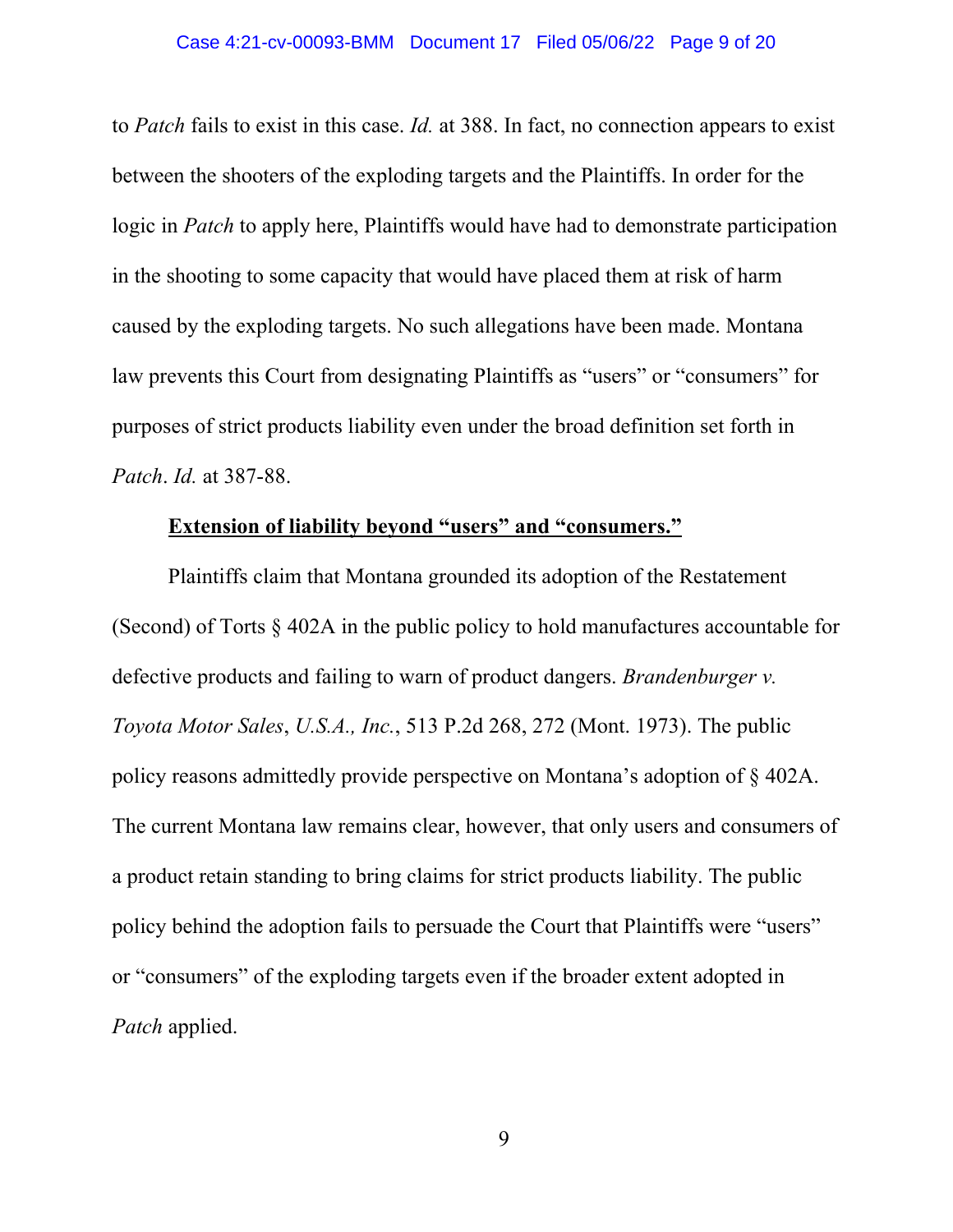Plaintiffs argue that *Streich v. Hilton-Davis*, 692 P.2d 440 (Mont. 1984), demonstrates the Montana Supreme Court's willingness to employ public policy reasons to hold a manufacturer liable under strict products liability to nonpurchasers or non-users of the product. The plaintiff was a potato farmer who had purchased and used a chemical from Hilton-Davis to grow seed potatoes. *Id.* at 442. Streich sold seed potato to third-party farmers. *Id.*

Streich and the third-party farmers, who used the seed potatoes contaminated with the chemical, developed problems with their potato crops. *Id.* The Montana Supreme Court concluded that the third-party farmers, who used Streich's seed potatoes, fell into the scope of strict products liability even though they had not used or purchased the chemical. *Id.* at 445. Strict liability applies when "the *use* of a product for the purpose for which it was intended has the foreseeable potential of damaging the *user's* property." *Id.* (emphasis added).

Even when leaning on public policy arguments, *Streich* demonstrates that the Montana Supreme Courts has extended strict liability only when plaintiffs were *users* of the product, even downstream users. The third-party farmers in *Streich* had not actually used the chemical, but had used the seed potatoes that had been contaminated with the chemical. *Id.* at 442. No such connection exists in this case. Plaintiffs have failed to allege that they have used the exploding targets in any manner.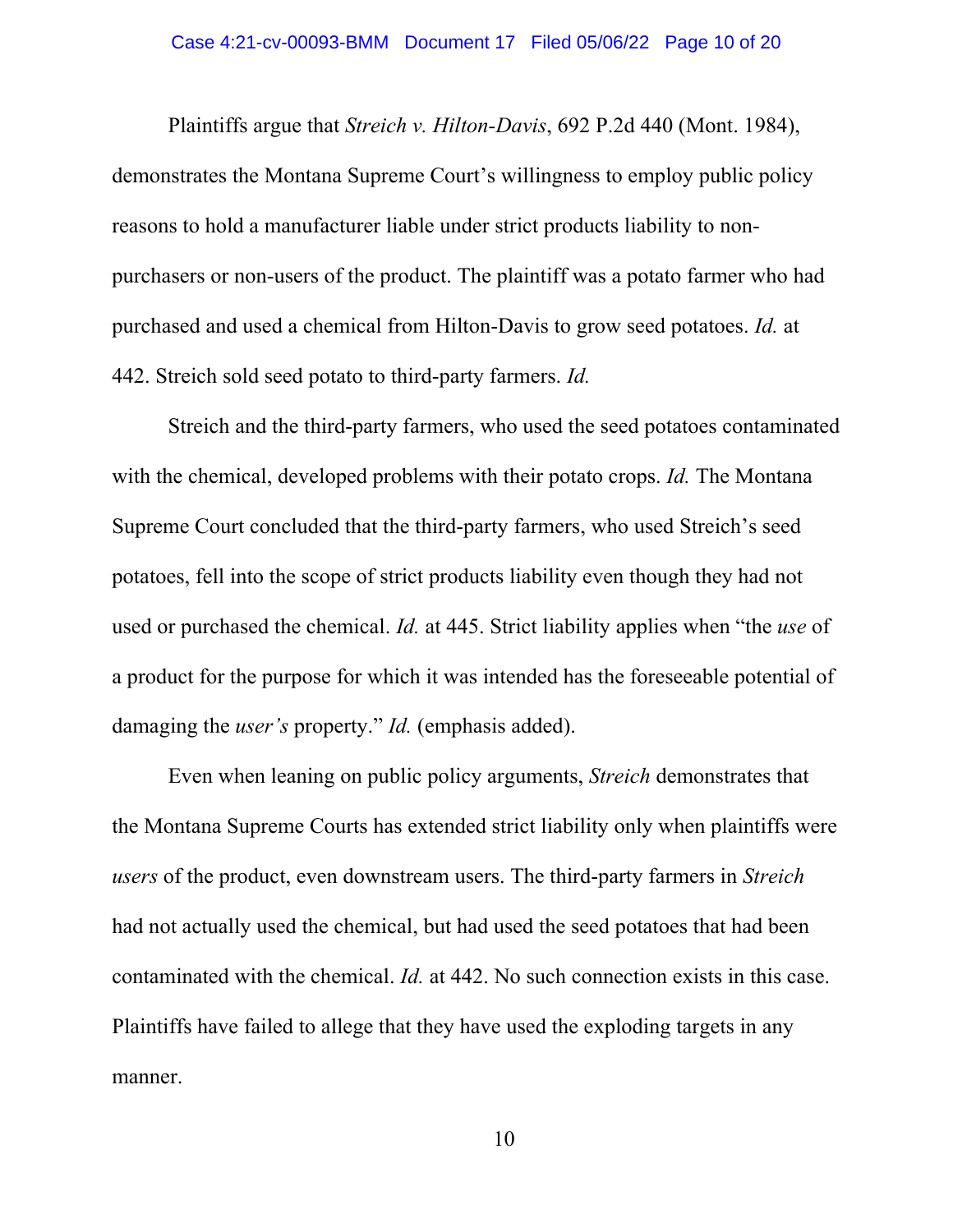Plaintiffs retain no connection to the shooters' purchase of the exploding targets and have not enjoyed the benefit of using the targets. In other words, Plaintiffs present no connection between the purchase of the exploding targets and any downstream, indirect use of the exploding targets. Without such a connection, Plaintiffs would be classified as mere bystanders. Foreseeable potential of damage alone fails to impose strict liability on Defendants absent Plaintiffs' alleged use of the exploding targets in some manner under existing Montana law.

#### **Extension of liability for injury to bystanders.**

Plaintiffs here stand in a position similar to the plaintiffs in *Bell v. Glock*, 92 F. Supp.2d 1067 (D. Mont. 2000). Two teenage boys entered the bedroom of one of the boy's stepfathers to look for sleeping bags for a camping trip. *Id.* at 1068. The stepson saw a gun in a holster hanging from the bedpost. *Id.* The stepson grabbed the gun, pointed it at his friend and pulled the trigger. *Id.* The stepson did not think that the gun was loaded and only wanted to hear a click. *Id.* The stepson instead shot his friend in the face and killed him. *Id.* The decedent's parents brought a strict liability claim against the gun manufacturer. *Id.* The district court rejecgted the gun manufacturer's assumption of the risk defense on the grounds that the decedent – the victim of the gunshot – was not a "user" or "consumer" of the product. *Id.* at 1071. Plaintiffs here were not "users" or "consumers." Like the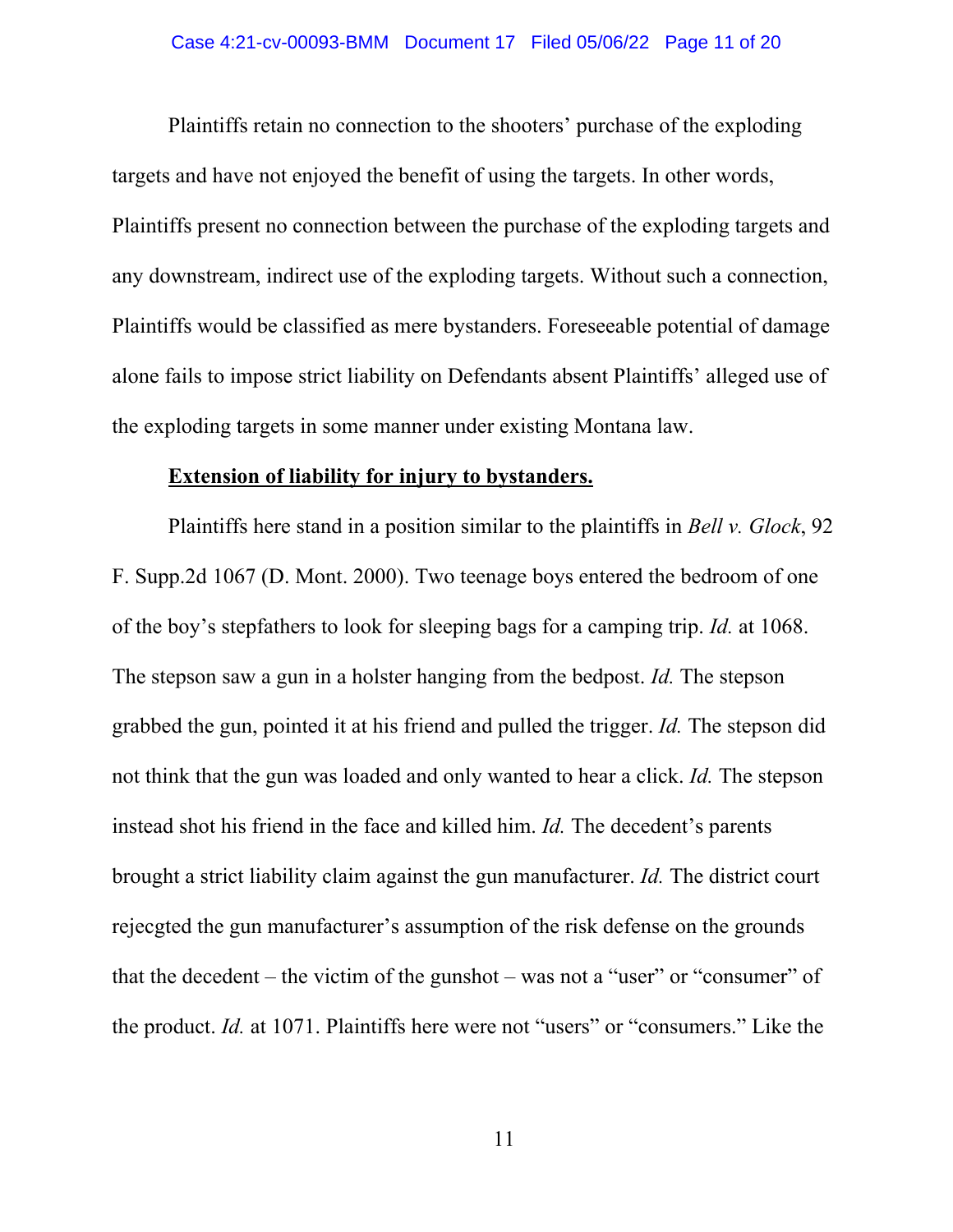decedent in *Bell*, Plaintiffs appear to have been victims of an allegedly dangerous product.

The Montana Supreme Court has not yet determined, however, whether strict products liability extends to bystanders. A federal court sitting in diversity must apply the substantive law of the forum state. *Her Majesty Queen in Right of Province of British Columbia*, 597 F.2d at 1163. When an issue of state law arises that has not been adjudicated by the state's highest court, a federal court sitting in diversity jurisdiction "must make a reasonable determination of the result the highest state court would reach if it were deciding the case." *Pacific Hide & Fur Depot v. Great American Ins. Co.*, 23 F. Supp. 3d 1208, 1212 (D. Mont. 2014) (citations omitted). The court "must look to existing state law without predicting potential changes in that law." *Id.* The court should look to decisions from other jurisdictions as guidance. *Id.*; *Kairy v. SuperShuttle Intern.*, 660 F.3d 1146, 1150 (9th Cir. 2011).

All states that have adopted the theory of strict liability have "extended the theory to the bystander when called upon to do so." *Caruth v. Mariani*, 463 P.2d 83, 85 (Ariz. Ct. App. 1970); *see also Elmore v. American Motors Corp.,* 451 P.2d 84 (Cal. 1969), *Osborne v. International Harvester Co.*, 688 P.2d 390 (Or. App. 1984). In *Elmore*, the California Supreme Court reasoned that, "[i]f anything, bystanders should be entitled to greater protection than the consumer or user where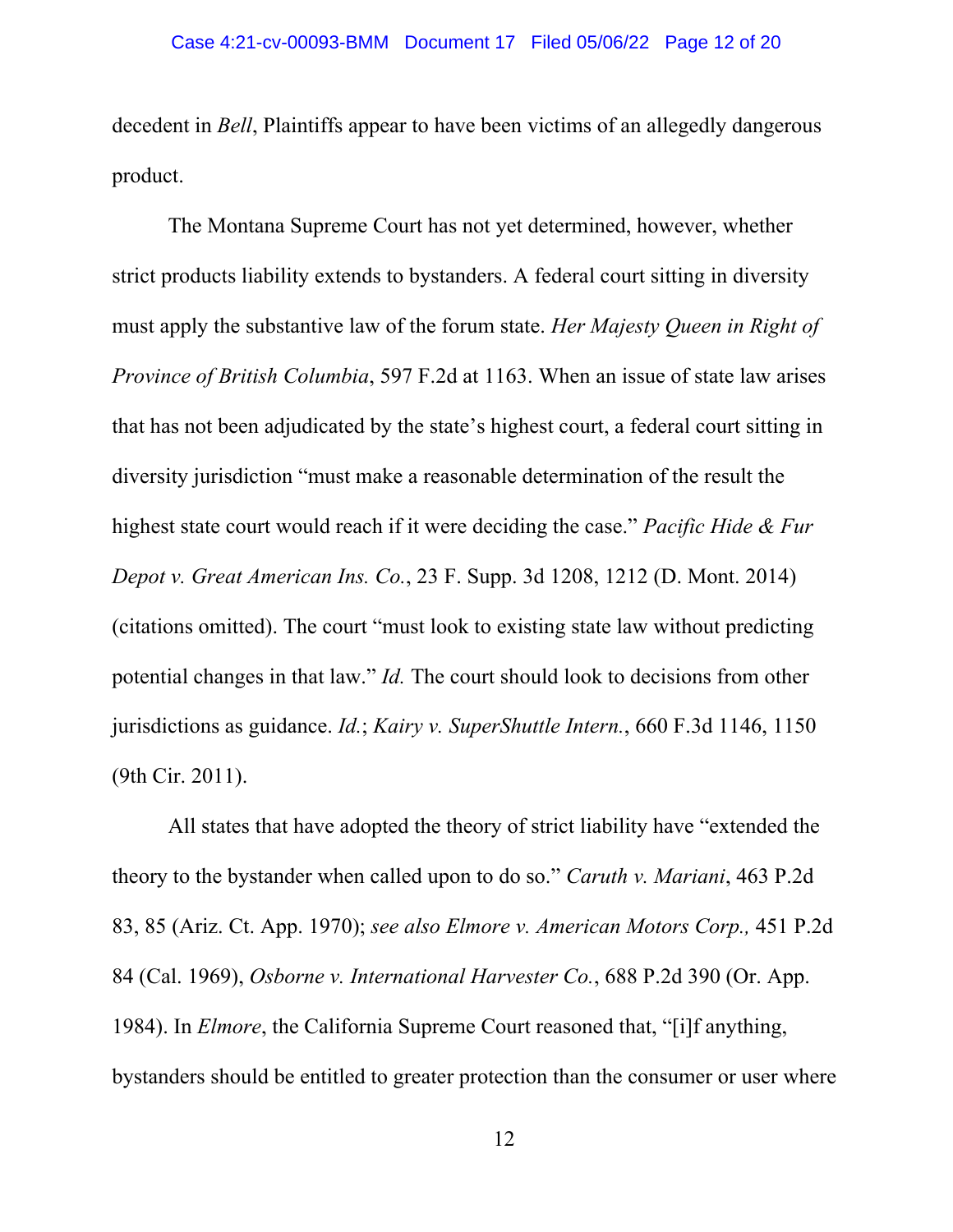#### Case 4:21-cv-00093-BMM Document 17 Filed 05/06/22 Page 13 of 20

injury to bystanders from the defect is reasonably foreseeable." 451 P.2d at 89. As noted, "[c]onsumers and users, at least, have the opportunity to inspect for defects and to limit their purchases to articles manufactured by reputable manufacturers and sold by reputable retailers, whereas the bystander ordinarily has no such opportunities." *Id.* The California Supreme Court concluded that "the bystander is in greater need of protection from defective products which are dangerous, and if any distinction should be made between bystanders and users, it should be made, contrary to the position of defendants, to extend greater liability in favor of the bystanders." *Id.*

 The Arizona court in *Caruth* took a similar position in extending liability. 463 P.2d 83. The court offered a hypothetical in which an owner of a vehicle loans the vehicle to his neighbor. *Id.* at 86. As the neighbor drives the vehicle, the vehicle suffers from a defective steering malfunction due to no fault of the owner or neighbor. *Id.* The vehicle strikes and paralyzes a pedestrian. *Id.* The vehicle then hits a wall, leaving the neighbor with minor cuts. *Id.* In a jurisdiction that refuses to extend liability to bystanders' injuries, only the neighbor, as a "user" or "consumer," can recover against the manufacturer. *Id.* That same jurisdiction leaves the paralyzed pedestrian without recourse. *Id.*

 Plaintiffs' case here mirrors the court's hypothetical in *Caruth*. Current Montana law would leave Plaintiffs without recourse against Defendants because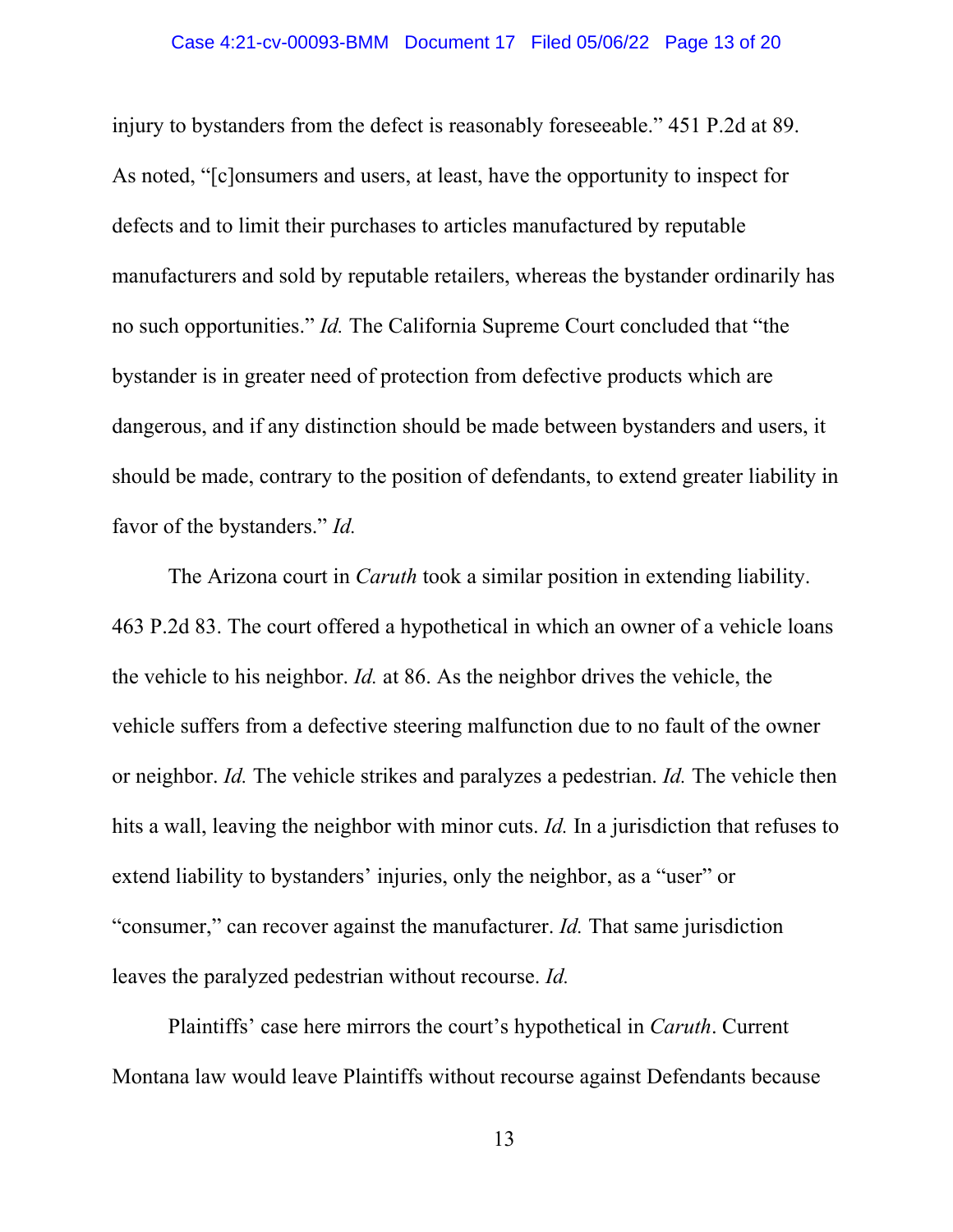#### Case 4:21-cv-00093-BMM Document 17 Filed 05/06/22 Page 14 of 20

Plaintiffs fall outside the expanded definitions of "user" and "consumer" recognized in *Patch.* As explained in *Caruth*, however, the tort concept based in public policy exists to protect "injured persons" and not just "users and consumers." *Id.* The Court cannot rationalize a result in this case that would leave an innocent bystander without recourse similar to the hypothetical in *Caruth*.

The Court believes that the Montana Supreme Court, if confronted with the question, would adopt bystander liability for the purposes of strict products liability. *Patch* and *Streich* demonstrate the Montana Supreme Court's willingness to extend the definition of "user" or "consumer." Although Plaintiffs in this case could not be considered "users" or "consumers" under the logic of *Patch* and *Streich*, the Montana Supreme Court nonetheless has demonstrated a willingness to extend the scope of liability when called upon to do so. This willingness indicates that the Montana Supreme Court would extend liability to protect bystanders in "greater need of protection." *Elmore*, 451 P.2d at 89.

The damage to Plaintiffs' property cannot be said to fall outside the scope of reasonable foreseeability. The use of such "non-flammable" exploding targets, if defective, has the potential of great destruction. (Doc. 1 at  $\P$  16). Plaintiffs, as mere bystanders, never had the luxury of inspecting the exploding targets for defects before the third-party shooters engaged in target practice. Plaintiffs instead were left with damaged property stemming from a third-party's use of the allegedly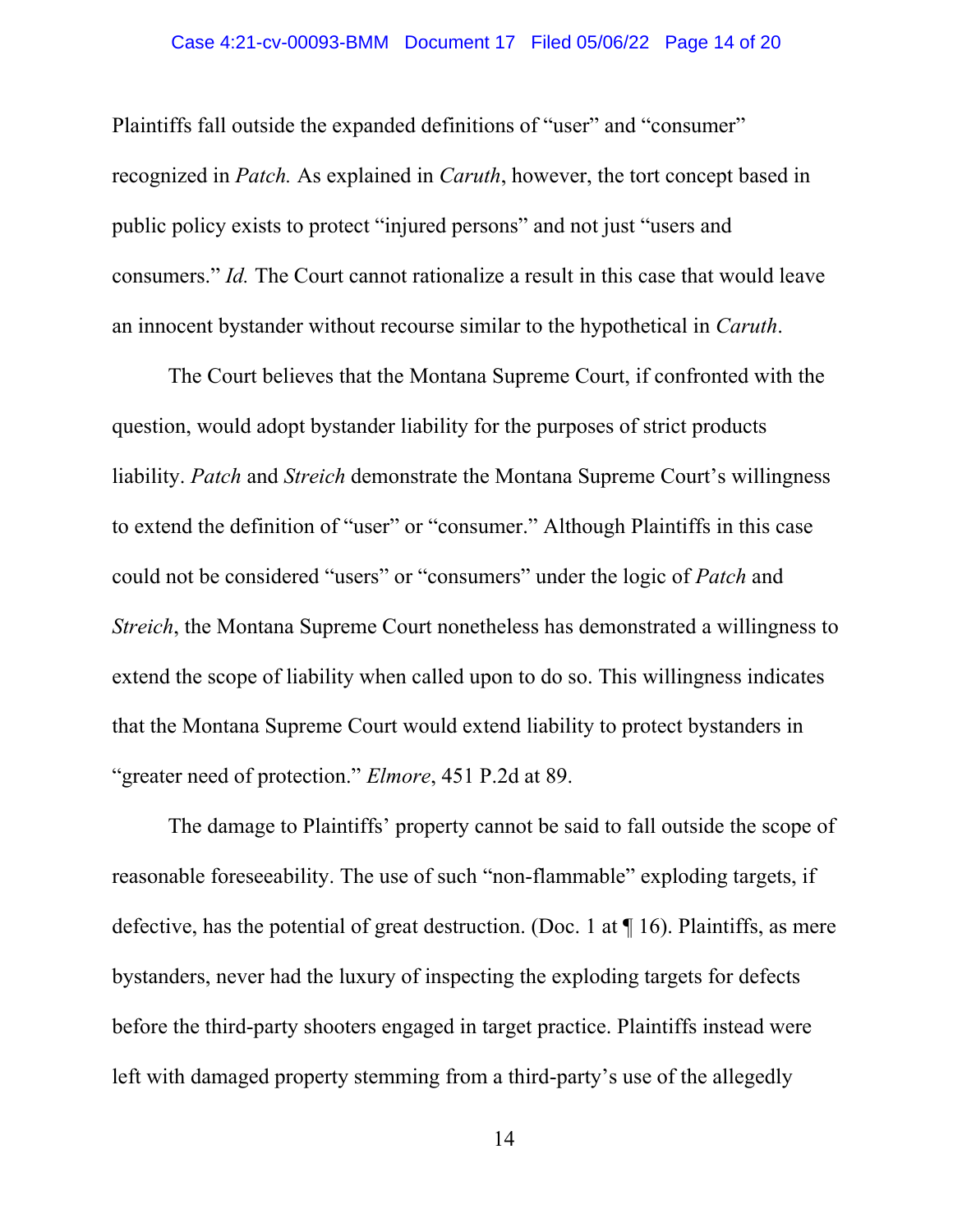defective exploding targets. "Innocent victims should not be required to bear the burden of injuries caused by defective products." *Osborne*, 688 P.2d at 397. Furthermore, other states that also employ the Restatement (Second) of Torts have adopted bystander liability. *See Osborne*, 688 P.2d 390; *Caruth*, 463 P.2d 83; *Elmore*, 451 P.2d 84. Using decisions from those neighboring jurisdictions and existing Montana law, the Court reasonably can determine that the Montana Supreme Court would adopt liability in favor of bystanders. Accordingly, it remains plausible that Plaintiffs' injuries exist within the range of danger that liability for injuries to bystanders serves to protect.

## **Breach of Warranty Claim (Count IV)**

Plaintiffs allege in their Complaint that Defendants stand liable for breach of warranty. (Doc. 1 at  $\P$  40-43). Plaintiffs claim that Defendants knew "users" of the exploding targets "would rely on Tannerite to provide safe products" and that the exploding target would be "suitable for its intended purposes and would not cause a fire." *Id.* at ¶ 41. Plaintiffs plead their warranty claim on the basis of strict liability. (Doc. 11 at 20-21). Warranty claims based on strict liability differ from warranty claims based in contract. Restatement (Second) of Torts § 402A cmt. m.

Montana no longer requires privity for breach of implied warranty claims. *Streich*, 692 P.2d at 448. In fact, strict liability applies even if "the user or consumer did not buy the product from or enter into any contractual relation with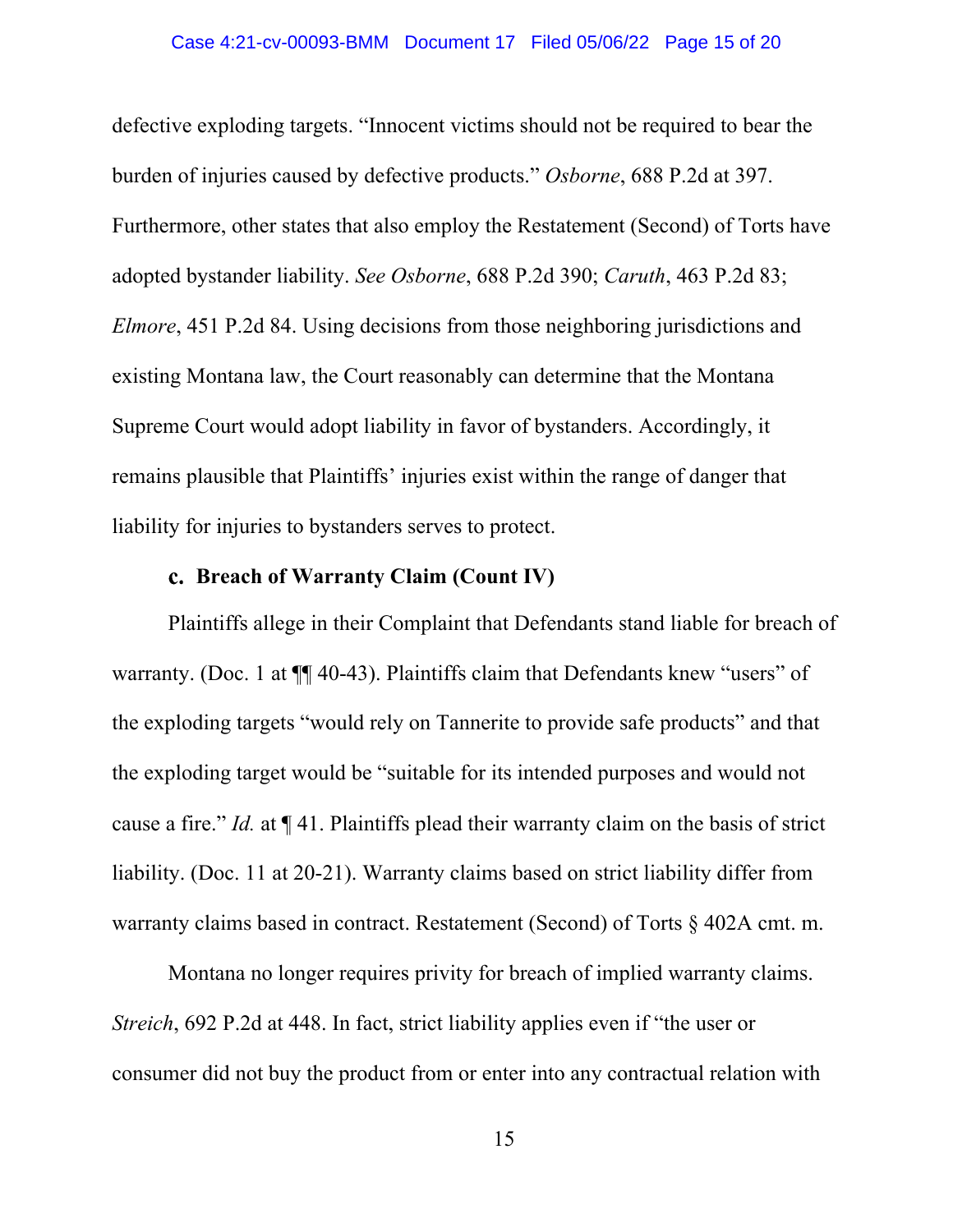the seller." Mont. Code. Ann. § 27-1-719(3)(b). It has already been determined that Plaintiffs have failed to allege and meet the broad definitions of "users" and "consumers" under Montana law for purposes of strict products liability. The Court has declined to dismiss Plaintiffs' strict products liability claims, however, because the Montana Supreme Court has not yet determined whether strict liability applies to bystanders. Because Plaintiffs' plead their breach of warranty claim on the basis of strict liability, the claim survives.

# **Punitive Damages (Count V)**

Punitive damages exist as "merely a component of recovery of the underlying civil cause of action." *Finstad v. W.R. Grace & Co.*, 8 P.3d 778, 782 (Mont. 2000) (citation omitted). The Court has declined to dismiss Plaintiffs' claims for strict products liability and breach of warranty. Accordingly, Plaintiffs' derivative claim for punitive damages survives.

## **II. Defendant's Motion to Dismiss pursuant to Fed. R. Civ. P. 12(b)(2)**

The Court analyzes second the alleged lack of personal jurisdiction.

### **Legal Standard**

Plaintiffs bear the burden of proving that personal jurisdiction exists.

*Freestream Aircraft (Bermuda) Ltd. v. Aero Law Group*, 905 F.3d 597, 602 (9th

Cir. 2018) (citation omitted). The Court must construe the complaint "in the light most favorable to the plaintiff" when analyzing a motion to dismiss for lack of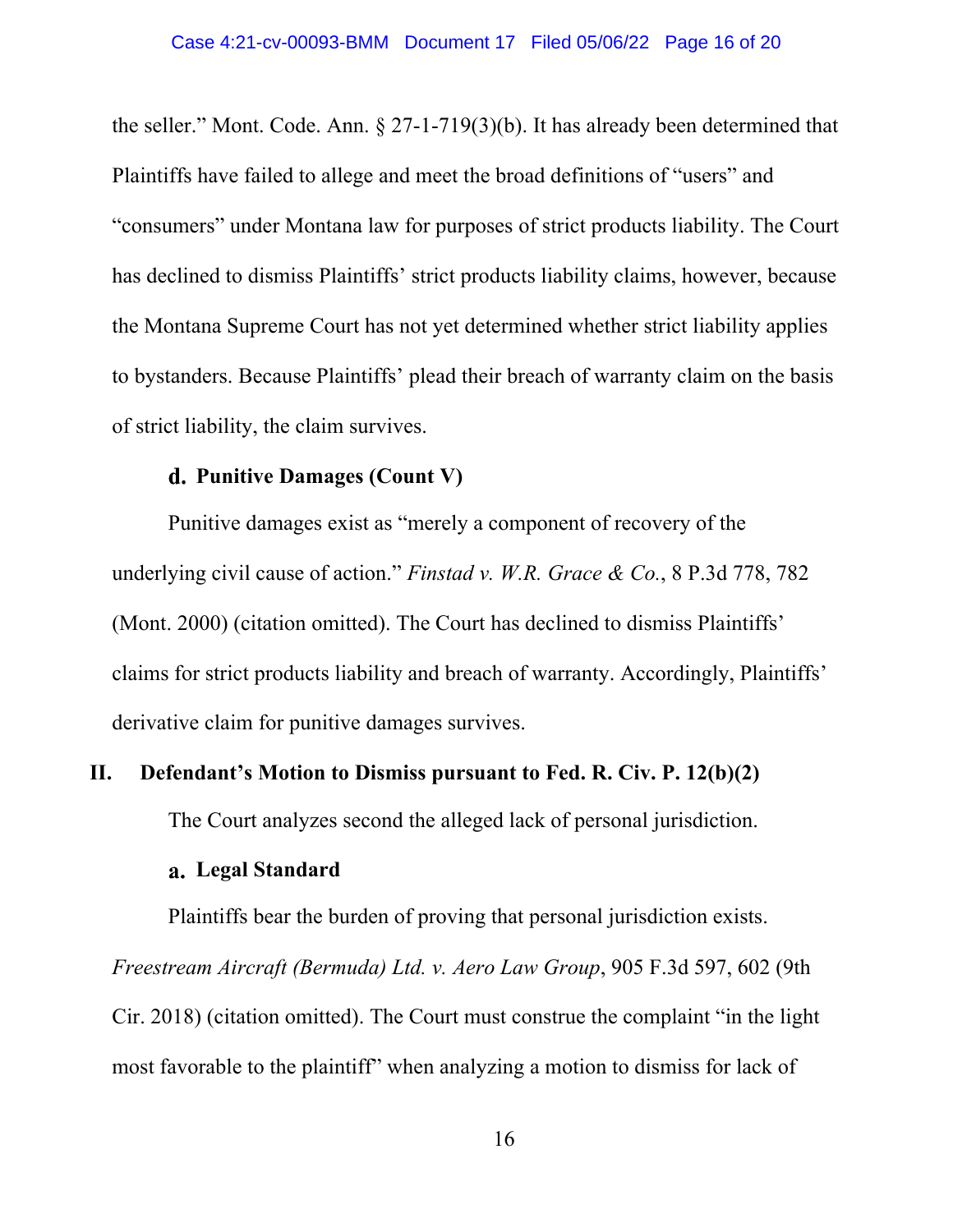personal jurisdiction. *Milky Whey, Inc. v. Dairy Partners, LLC*, 342 P.3d 13, 15 (Mont. 2015) (*quoting Grizzly Sec. Armored Express, Inc. v. Armored Grp., LLC,* 2011 MT 128, ¶ 12, 360 Mont. 517, 255 P.3d 143 (Mont. 2011). The Court must accept as true the allegations in the complaint. *Buckles by and through Buckles v. Continental Resources, Inc.*, 402 P.3d 1213, 1216 (Mont. 2017).

Personal jurisdiction may exist in either a general or specific sense. *Ford Motor Company v. Montana Eighth Judicial District Court*, 443 P.3d 407, 412 (Mont. 2019). General personal jurisdiction is based upon "the defendant's relationship with the forum state." *Id.* Specific jurisdiction, on the other hand, is based upon "the defendant's relationship to both the forum state and the particular cause of action." *Id.* (citation omitted). Two requirements must be met for personal jurisdiction to be proper: (1) personal jurisdiction exists under Montana's long-arm statute; and (2) the exercise of personal jurisdiction must not infringe on a defendant's due process rights. *Id.*

## **Whether personal jurisdiction exists over Defendant Daniel Tanner.**

Defendants assert that the Court lacks personal jurisdiction over Daniel Tanner as an individual. As an initial matter, the Court notes that general personal jurisdiction has not been alleged by Plaintiffs, and would not provide jurisdiction over Tanner. No evidence has been presented to show that Tanner was found within the state of Montana or that his activities have been so "systematic and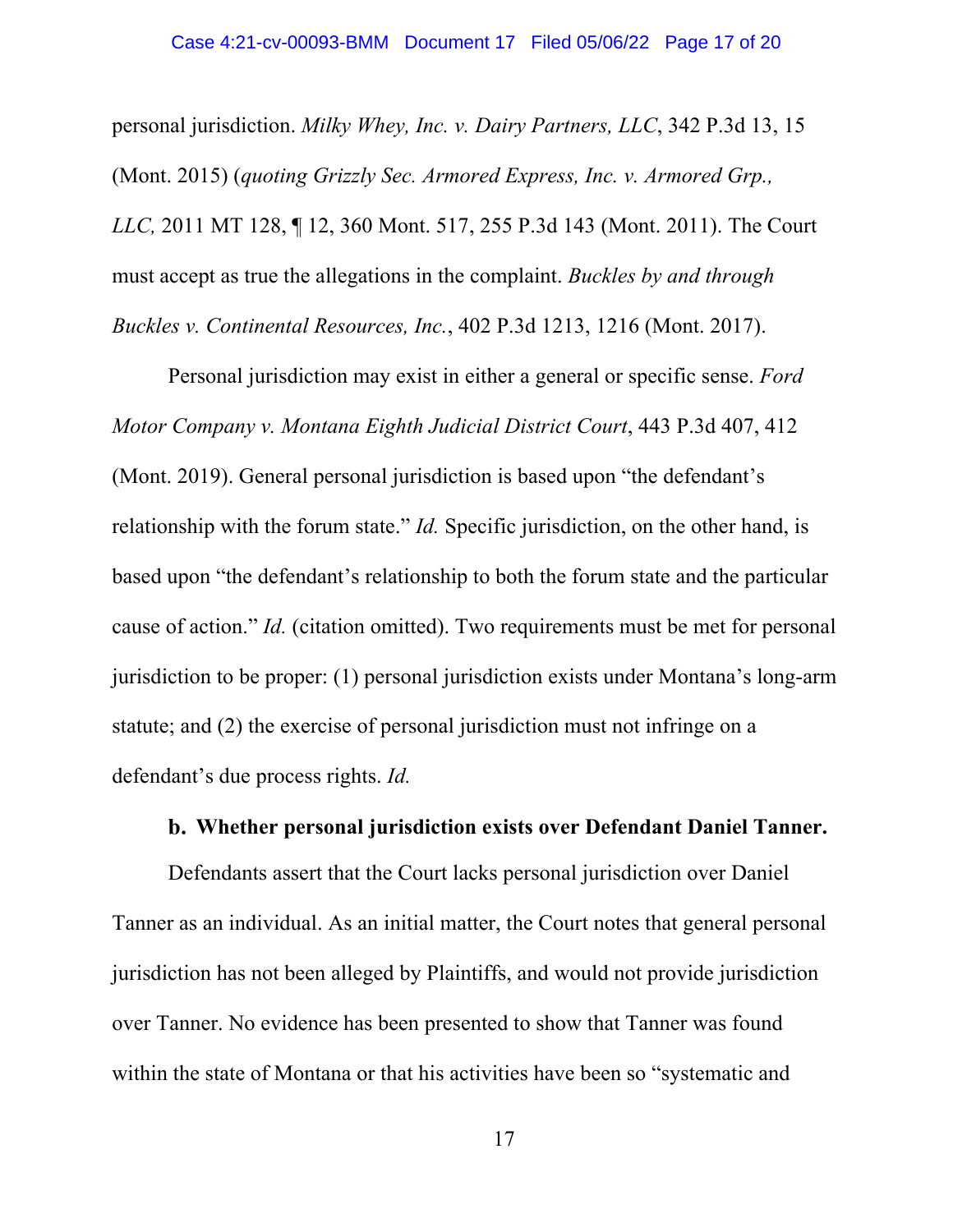continuous" as to establish general personal jurisdiction. *Milky Whey*, 342 P.3d at 17.

The Court must first analyze whether specific personal jurisdiction exists under the Montana long-arm statute. Any person subjects themselves to jurisdiction in Montana as to any claim for relief arising from "the transaction of any business within Montana" or "the commission of any act resulting in accrual within Montana of a tort action." Mont. R. Civ. P. 4(b)(1)(A)-(B). Tanner insists that Plaintiffs failed to allege that Tanner transacted business in or acted or caused a tort to occur in Montana. Based on the allegations in the Complaint (Doc. 1), however, it appears that the exercise of personal jurisdiction over Tanner proves proper. The users purchased the exploding targets Montana. The elements of the tort accrued in Montana. Plaintiffs have alleged that the explosion of Defendants' target caused a fire that resulted in damage to their property. (Doc. 1 at ¶¶ 9-26).

Next, the Court must determine whether the exercise of personal jurisdiction over Tanner comports with due process. Courts apply the following three-prong test to determine whether at the exercise of personal jurisdiction would comport with due process: "(1) the nonresident defendant purposefully availed itself of the privilege of conducting activities in Montana, thereby invoking Montana's laws; (2) the plaintiff's claim arises out of or relates to the defendant's forum-related activities; and (3) the exercise of personal jurisdiction is reasonable."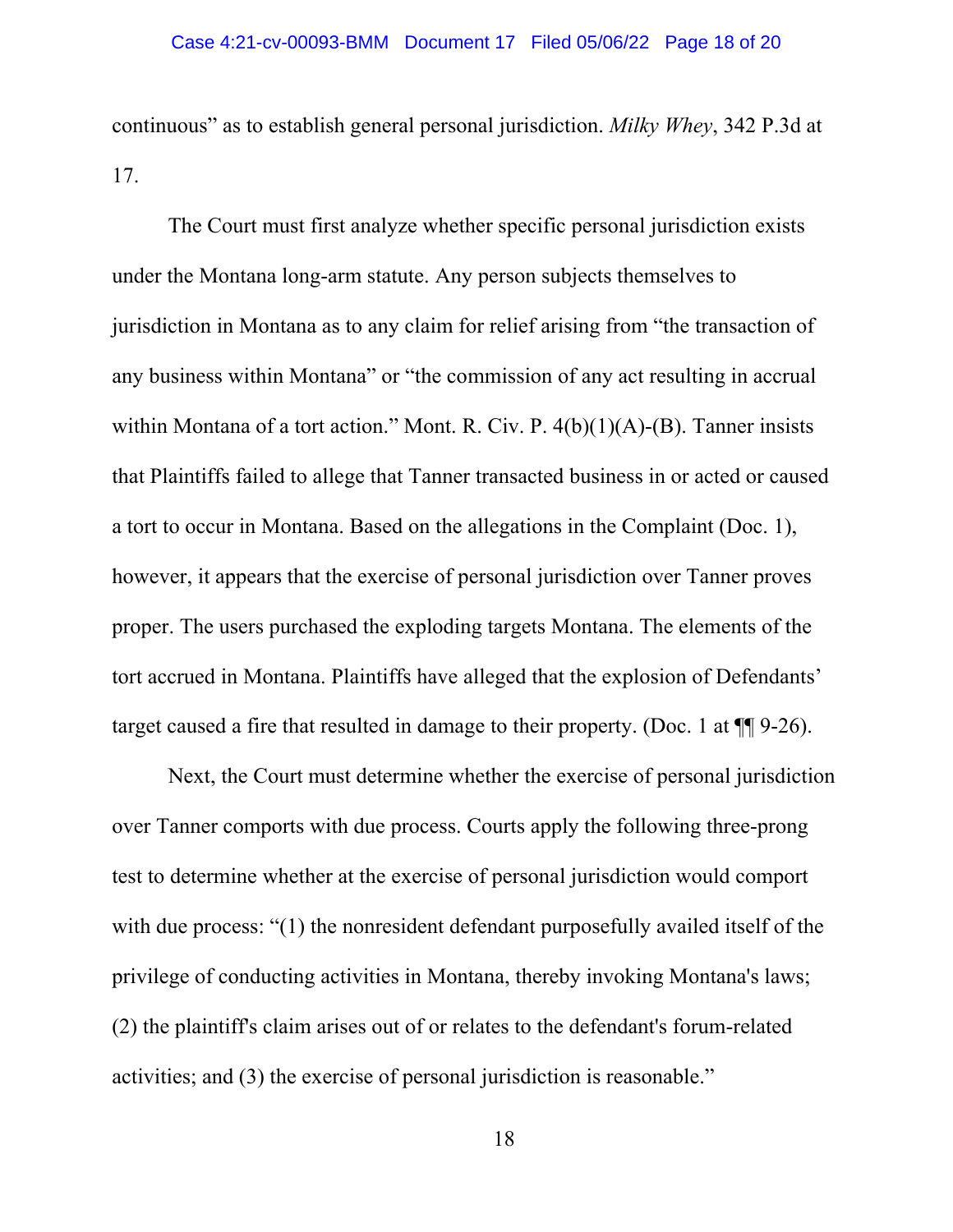Tanner purposefully availed himself of Montana. "A nonresident defendant purposefully avails itself of the benefits and protections of the laws of the forum state when it takes voluntary action designed to have an effect in the forum." *B.T. Metal Works and Daryl Boyd, D.B.A. v. United Die and Manufacturing Co.*, 100 P.3d 127, 134 (Mont. 2004). Purposeful availment to the forum fails to exist when a defendant's only contacts are "random, fortuitous, attenuated, or due to the unilateral activity of a third party." *Id.*

Plaintiffs have alleged that Tanner operates under the assumed business name "Tannerite Explosives." (Doc. 1 at ¶ 4). Plaintiffs further allege that Tanner is the "manager, owner, and Principal of Tannerite Sports, LLC, and engaged in, controlled, directed, authorized, and/or ratified the conduct of Tannerite Sports, LLC, and Tannerite Explosives." *Id.* Notably, Plaintiffs allege that Defendants have collectively marketed, advertised, sold and distributed the exploding targets in Montana. *Id.* at ¶ 8. Taking the factual allegations in the Complaint as true and in a light most favorable to Plaintiffs, Tanner, in his individual capacity, voluntarily has taken action to sell his products in Montana. Tanner's contacts with Montana cannot be said to be "random" or "attenuated." Plaintiffs satisfy the first prong.

Second, the claims arise out of Tanner's forum-related activities. The case centers around Tanner's and his companies' sales of the exploding targets to